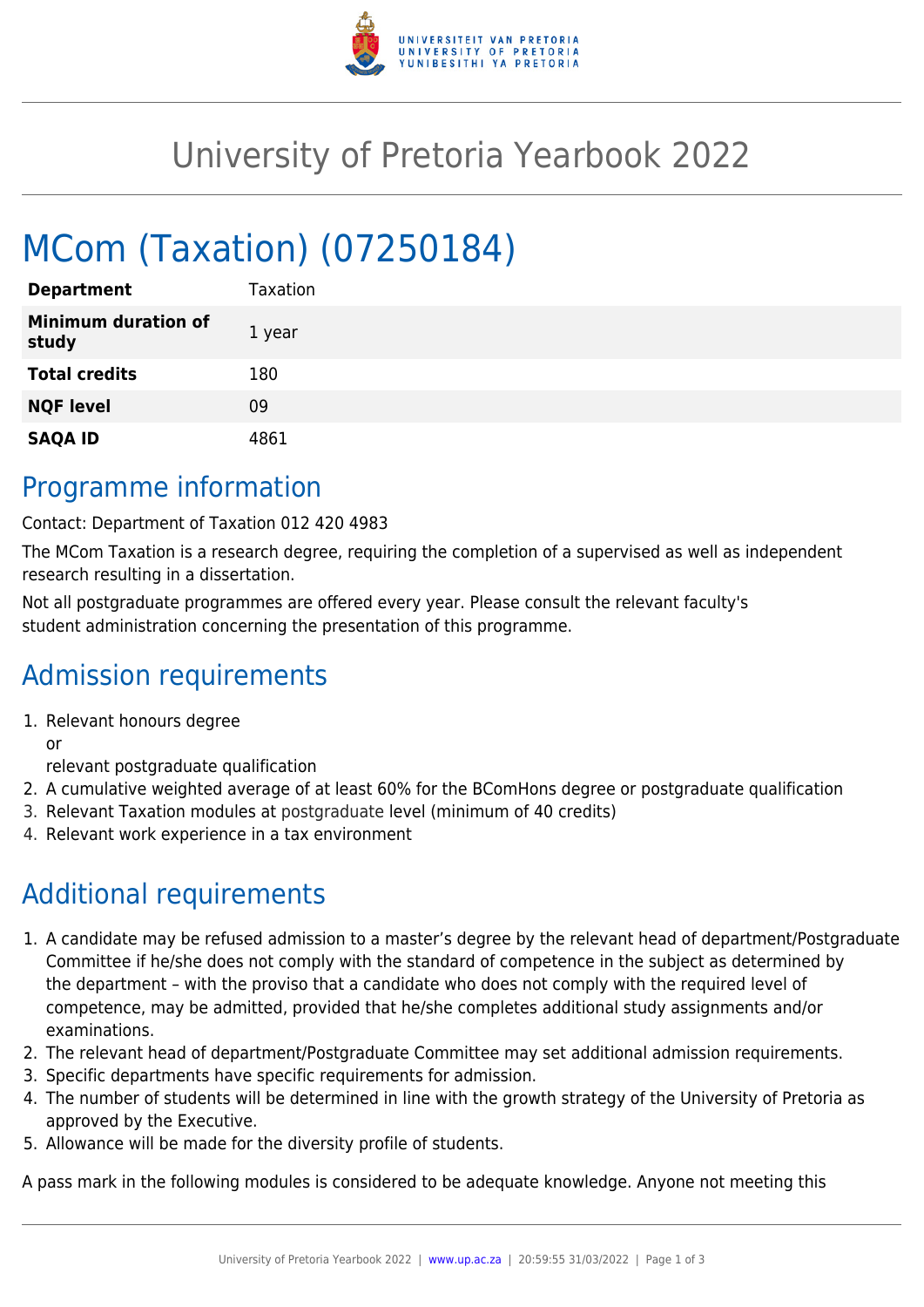

expectation will only be considered for admission in exceptional circumstances.

- Financial accounting 1 (FRK 111 and FRK 121/122);
- Economics 1 (EKN 110 and EKN 120);
- Statistics 1 (STK 110 and STK 120) and one of the following:
- Business management 1 (OBS 114 and OBS 124); or
- Marketing management 1 (BEM 110 and BEM 122); or
- Public administration 1 (PAD 112 and PAD 122); or
- Industrial and organisational psychology (BDO 110 and BDO 120) or equivalent modules passed at another institution as approved by the relevant head of department in consultation with the Dean.

# Examinations and pass requirements

The pass mark for both a dissertation and a mini-dissertation is 50%. The provisions regarding pass requirements for dissertations, contained in General Academic Regulation G36, apply with the necessary changes to minidissertations.

A pass mark of at least 50% is required in the examination of each module.

# Research information

### **Dissertations/mini-dissertations, curricula and modules**

Refer to General Academic Regulations G37, G38 and G39.

The degree programme requires that a dissertation be submitted in a field of study selected from the fields covered in the honours degree.

Information on modules, credits and syllabi is available, on request, from the relevant head of department/Postgraduate Committee.

A module in Research Methodology is compulsory in all programmes. The Dean may, on the recommendation of the relevant head of department/Postgraduate Committee, waive the prerequisites.

#### **Article for publication**

Refer to General Academic Regulation G39.13.